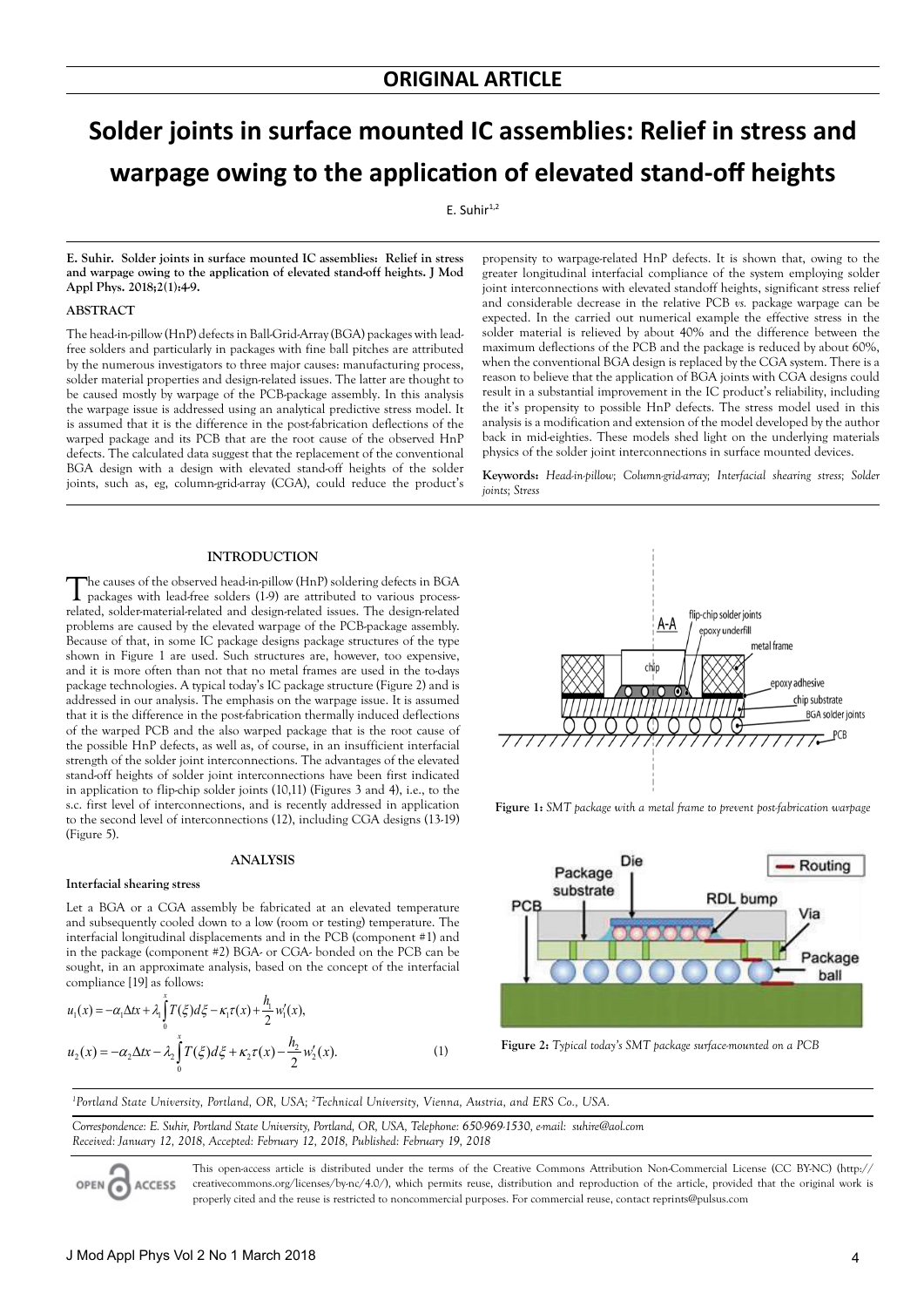

**Figure 3:** *Solder joint modeled as a short circular cylinder ("column") clamped at its end planes and experiencing axisymmetric elastic deformation caused by the local thermal mismatch of the solder material with the Si material of the substrates. The induced maximum stresses and strains are in the vertical direction, while the external mismatch strains act in the horizontal planes*



**Figure 4:** *Solder joints configured as short cylinders experience much lower stresses and strains than those configured as "pancakes"*



**Figure 5:** *BGA vs. CGA designs*

Here  $\Delta t$  is the change in temperature,  $\alpha_1$  and  $\alpha_2$  are the effective CTEs of the component materials (these should be assessed, in an approximate fashion, for the composite structures of the PCB and package),  $h_1$  and  $h_2$ are their thicknesses,  $1^{\prime}$ <sup>1</sup>  $v_1 = \frac{1 - v_1}{E}$  $\lambda_1 = \frac{1 - \nu_1}{E_1 h_1}$  and  $\lambda_2 = \frac{1 - \nu_2}{E_2 h_2}$  $v_2 = \frac{1 - v_2}{E L}$  $\lambda_2 = \frac{1 - v_2}{E_2 h_2}$  are the axial compliances of the components,  $E_1$  and  $E_2$  are the effective Young's moluli of the component materials (assessed, in an approximate fashion, for the composite structures of the PCB and package),  $v_1$  and  $v_2$  are their Poisson's ratios,

1  $\frac{n_1}{3G}$  $\kappa_1 = \frac{h_1}{3G_1}$  and  $\kappa_2 = \frac{h_2}{3G_2}$  $\frac{r_2}{^2} = \frac{n_2}{3G}$  $\kappa_2 = \frac{h_2}{2C}$  are the longitudinal interfacial compliances of the components,  $G_1 = \frac{E_1}{2(1 + v_1)}$  and  $G_2 = \frac{E_2}{2(1 + v_2)}$  are shear moduli of their

materials,

$$
T(x) = \int_{-l}^{x} \tau(\xi) d\xi
$$
 (2)

are the forces acting in the cross-sections of the assembly components(tensile in the PCB and compressive - in the package),  $\tau(x)$  is the interfacial shearing stress, *l* is half the assembly length, and  $w_1(x)$   $w_2(x)$  are the deflections of the PCB and package. The origin of the longitudinal coordinate  $\boldsymbol{\chi}$  is in mid-cross-section of the assembly.

The first terms in the equations (1) are unrestricted (stress-free) displacements. The second terms are displacements caused by the thermally induced forces acting in the cross-sections of the assembly components. Hooke's law is used to structure these terms, assuming that the displacements of all the points of the given cross-section are the same. The third terms are, in effect, corrections to such an assumption. They consider that the longitudinal displacements of the points at the interface are somewhat larger than the displacements of the inner points of the given cross-section. It is assumed that this correction can be sought as a product of the known interfacial compliance of the component and the thus far unknown interfacial shearing stress. The last terms in (1) are due to bending.

The condition

$$
u_1(x) = u_2(x) - \kappa_0 \tau(x) \tag{3}
$$

of the compatibility of the displacements (1) considers that these displacements differ, because of the interfacial compliance

$$
\kappa_0 = \frac{h_0}{G_0} \tag{4}
$$

of the bonding (solder) layer, by the amount expressed by the second term in the right part of the condition (3). In the formula (4),  $G_0 = \frac{E_0}{2(1 + v_0)}$  is the

shear modulus of the bonding material (solder joint system),  $E_0$  is its Young's modulus, and  $V_0$  is its Poisson's ratio. Introducing the expressions (1) for the longitudinal interfacial displacements into the condition (3), the following equation for the interfacial shearing stress  $\tau(x)$  can be obtained:

$$
\kappa \tau(x) - (\lambda_1 + \lambda_2) \int_0^x T(\xi) d\xi - \frac{h_1}{2} w_1'(x) - \frac{h_2}{2} w_2'(x) = (\alpha_2 - \alpha_1) \Delta t x. \tag{5}
$$

Here  $\kappa = \kappa_0 + \kappa_1 + \kappa_2$  is the total longitudinal interfacial compliance of the assembly. By differentiation we find:

$$
\kappa \tau'(x) - (\lambda_1 + \lambda_2) T(x) - \frac{h_1}{2} w_1''(x) - \frac{h_2}{2} w_2''(x) = (\alpha_2 - \alpha_1) \Delta t.
$$
 (6)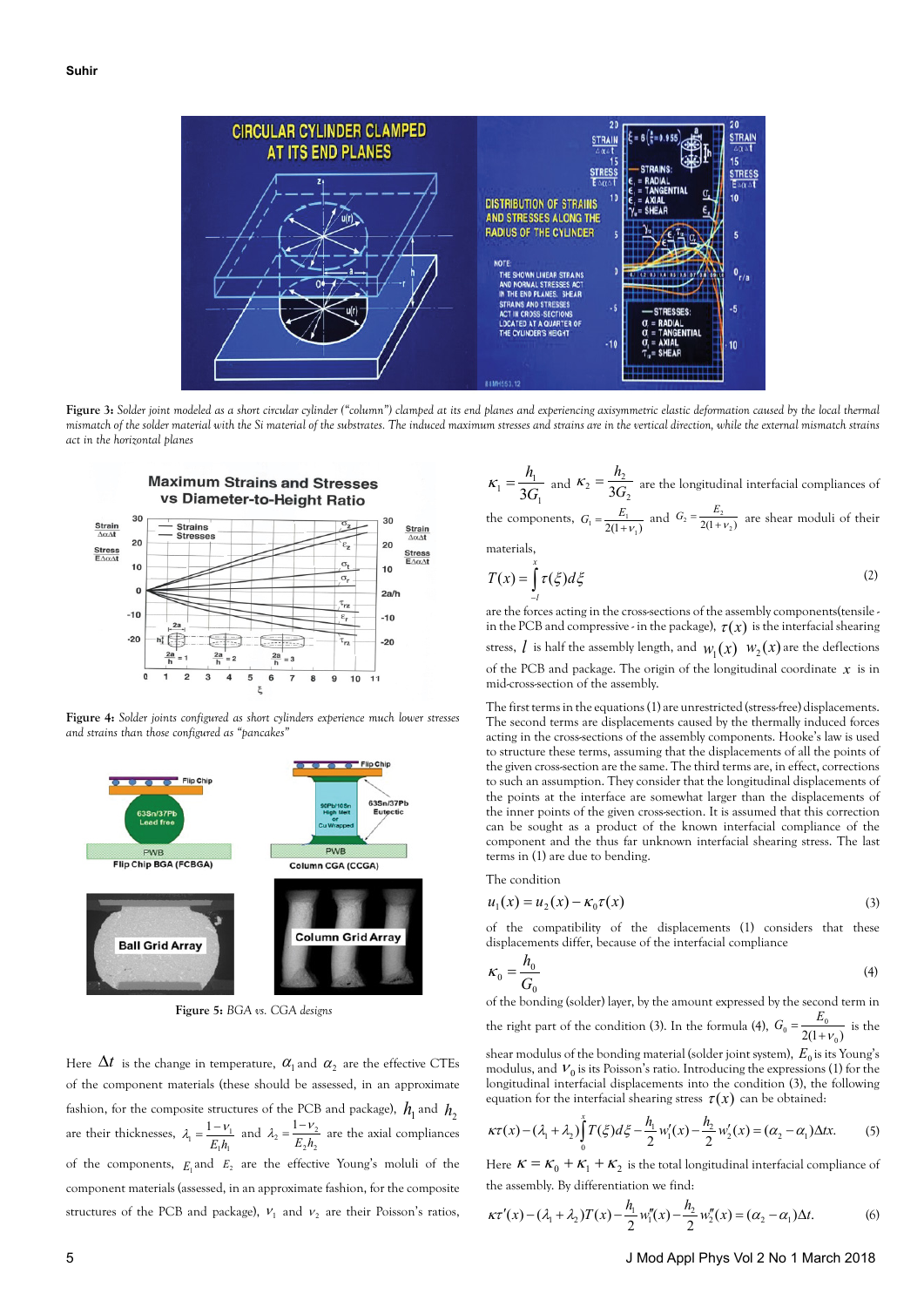# **Solder joints in surface mounted IC assemblies: Relief in stress and warpage owing to the application of elevated standoff heights**

Assuming that the assembly components can be treated as thin rectangular plates and that their curvatures in the  $x$  and  $y$  directions at the given point of the assembly are equal, the equations of bending of the PCB (component #1) and the package (component #2) can be written as

$$
\frac{h_1^2}{12\lambda_1} w_1''(x) = \frac{h_1}{2} T(x) - \int_{-l-l}^{x} \int_{-l-l}^{x} p(\xi) d\xi d\xi
$$
  

$$
\frac{h_2^2}{12\lambda_2} w_2''(x) = \frac{h_2}{2} T(x) + \int_{-l-l}^{x} \int_{-l-l}^{x} p(\xi) d\xi d\xi,
$$
 (7)

where  $p(x)$  is the interfacial peeling stress. The left parts of these equations are the elastic bending moments. The first terms at the right parts are bending moments caused by the thermal forces  $T(x)$ . The second terms are the bending moments caused by the peeling stress  $p(x)$ . Introducing the formulas

$$
w_1'''(x) = \frac{12\lambda_1}{h_1^2} \left[ \frac{h_1}{2} T(x) - \int_{-l-1}^{x} \int_{-l}^{x} p(\xi) d\xi d\xi \right],
$$
  

$$
w_2''(x) = \frac{12\lambda_2}{h_2^2} \left[ \frac{h_2}{2} T(x) + \int_{-l-1}^{x} \int_{-l}^{x} p(\xi) d\xi d\xi \right]
$$
(8)

for the curvatures into the equation (6), the following relationship can be obtained:

$$
\kappa\tau'(x) - 4(\lambda_1 + \lambda_2)T(x) + 6\varepsilon \int_{-l-l}^{x} p(\xi)d\xi d\xi = (\alpha_2 - \alpha_1)\Delta t. \tag{9}
$$

Here the notation

$$
\mathcal{E} = \frac{\lambda_1 h_2 - \lambda_2 h_1}{h_1 h_2} \tag{10}
$$

is used. The formula (10) indicates particularly that the role of the peeling stress can be minimized if the relationship

$$
\frac{h_1}{h_2} = \sqrt{\frac{1 - \nu_1}{1 - \nu_2} \frac{E_2}{E_1}}
$$
\n(11)

is fulfilled. This circumstance might have a favorable effect on the HnP design-related problem.

In an approximate analysis below we assume that the peeling stress need not be considered when the interfacial shearing stress is evaluated, i.e. does not affect the interfacial shearing stress. Then the latter can be determined from the simplified equation

$$
\kappa \tau'(x) - 4(\lambda_1 + \lambda_2)T(x) = (\alpha_2 - \alpha_1)\Delta t. \tag{12}
$$

At the end of the assembly the boundary condition  $T(l) = 0$  should be fulfilled. Then the equation (12) results in the following boundary condition

for the shearing stress function  
\n
$$
\tau'(l) = \frac{\alpha_2 - \alpha_1}{l} \Delta t.
$$
\n(13)

$$
\tau'(l) = \frac{1}{K} \Delta t. \tag{13}
$$

The force  $T(x)$  should be symmetric with respect to the mid-cross-section of the assembly, and could be sought therefore as

$$
T(x) = C_0 + C_2 \cosh kx.
$$
 (14)

Here  $C_0$  and  $C_\lambda$  are constants of integration, and  $k$  is thus far unknown parameter of the interfacial shearing stress. As follows from (2), the interfacial shearing stress  $\tau(x)$  is related to the thermal force  $T(x)$  as follows:

$$
\tau(x) = T'(x) = C_2 k \sinh kx.
$$
 (15)

Introducing the expressions (14) and (15) into the equation (12), one concludes that this equation is fulfilled if the following relationships take place:

$$
C_0 = \frac{\alpha_1 - \alpha_2}{4(\lambda_1 + \lambda_2)} \Delta t, \ k = 2 \sqrt{\frac{\lambda_1 + \lambda_2}{\kappa}} \tag{16}
$$

The second formula in (16) determines the parameter of the interfacial shearing stress. Note that this parameter is independent from the external strain  $(\alpha_1 - \alpha_2)\Delta t$  and is a characteristic of the structure, and not the loading.

From (15) we obtain:

$$
\tau'(x) = C_2 k^2 \cosh kx. \tag{17}
$$

The boundary condition (13), considering the second formula in (16), yields:

$$
C_2 = -\frac{\alpha_1 - \alpha_2}{k^2 \kappa \cosh kl} \Delta t = -\frac{\alpha_1 - \alpha_2}{4(\lambda_1 + \lambda_2) \cosh kl} \Delta t,
$$
 (18)

and the solutions (14) and (15) result in the following expressions for the forces  $T(x)$  acting in the components' cross-sections and the interfacial shearing stress  $\tau(x)$ :

$$
T(x) = \frac{\alpha_1 - \alpha_2}{4(\lambda_1 + \lambda_2)} \Delta t \left( 1 - \frac{\cosh kx}{\cosh kl} \right),
$$
  

$$
\tau(x) = T'(x) = -k \frac{\alpha_1 - \alpha_2}{4(\lambda_1 + \lambda_2)} \Delta t \frac{\sinh kx}{\cosh kl}.
$$
 (19)

Interfacial peeling stress

It is natural to assume that the peeling stress  $p(x)$  in the given crosssection is proportional to the difference in the deflections of the assembly components in this cross-section:

$$
p(x) = K\big[\,w_1(x) - w_2(x)\,\big] \tag{20}
$$

It is this stress that is thought to be responsible for the possible occurrence of the HnP defects. The stiffness  $K$  in this formula can be assessed, using an analogy with the longitudinal interfacial compliances, by the formula

$$
K = \frac{1}{\frac{1 - V_1}{3E_1} h_1 + \frac{1 - V_2}{3E_2} h_2 + \frac{1 - V_0}{E_0} h_0}.
$$
\n(21)

Differentiating the relationship (20) twice, we obtain:

$$
p''(x) = K [w_1''(x) - w_2''(x)].
$$
\n(22)

Introducing the formulas (8) into this equation and differentiating the obtained relationship twice, the following equation for the peeling stress can be obtained:

$$
p^{IV}(x) + 4\beta^4 p(x) = 2\beta^4 \frac{\varepsilon}{\delta} \tau'(x),
$$
\nwhere the patterns

\n
$$
p^{IV}(x) = 2\beta^4 \frac{\varepsilon}{\delta} \tau'(x),
$$
\n(23)

where the notations

$$
\beta = \sqrt[4]{3K\delta} , \quad \delta = \frac{\lambda_1 h_2^2 + \lambda_2 h_1^2}{h_1^2 h_2^2}
$$
 (24)

are used. The right part of the equation (23) indicates that the longitudinal gradient of the interfacial stress plays the role of the excitation force for the peeling stress.

Considering the second formula in (19), the equation (23) yields:

$$
p^{IV}(x) + 4\beta^4 p(x) = -2\beta^4 p_0 \frac{\cosh kx}{\cosh kl},
$$
 (25)

where the notation

$$
p_0 = \frac{\varepsilon}{\delta} \frac{\alpha_1 - \alpha_2}{\kappa} \Delta t \tag{26}
$$

is used. It will be shown below that this peeling stress is twice as high as the peeling stress at the end of a long-and-stiff assembly.

The solution to the equation (25) can be sought in the form:

$$
p(x) = A_0 V_0(\beta x) + A_1 V_1(\beta x) + A_2 V_2(\beta x) + A_3 V_3(\beta x) +
$$
  
cosh kx

$$
A \frac{\cosh kx}{\cosh kl},
$$
 (27)

where the functions  $V_i(\beta x)$ ,  $i = 0,1,2,3$ ,

$$
V_0(\beta x) = \cosh \beta x \cos \beta x, V_2(\beta x) = \sinh \beta x \sin \beta x,
$$
  

$$
V_{1,3}(\beta x) = \frac{1}{\sqrt{2}} (\cosh \beta x \sin \beta \pm \sinh \beta x \cos \beta x)
$$
 (28)

# J Mod Appl Phys Vol 2 No 1 March 2018 6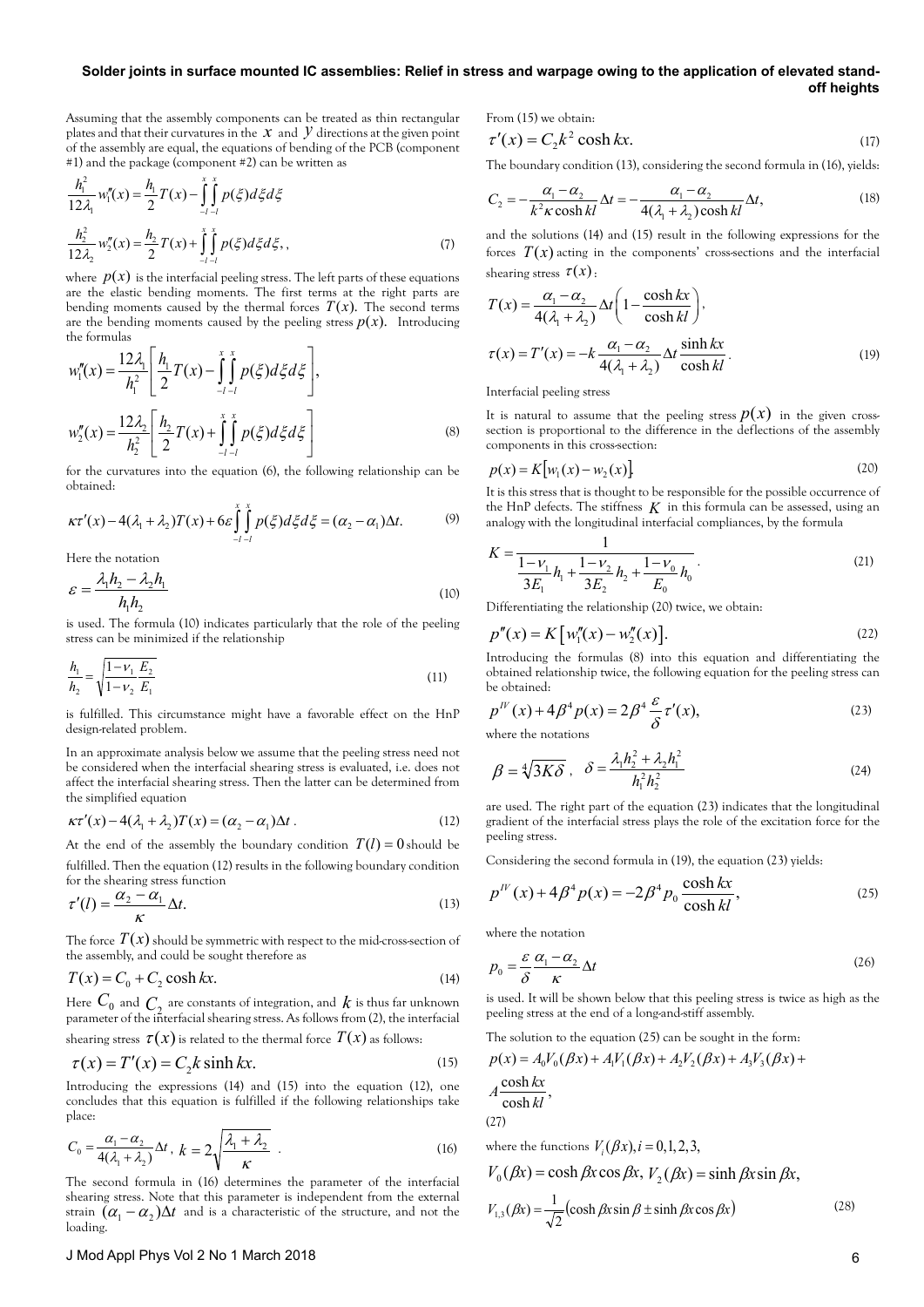obey the following simple and convenient rules of differentiation:

$$
V'_0(\beta x) = -\beta \sqrt{2} V_3(\beta x), V'_1(\beta x) = \beta \sqrt{2} V_0(\beta x),
$$
  

$$
V'_2(\beta x) = \beta \sqrt{2} V_1(\beta x), V'_3(\beta x) = \beta \sqrt{2} V_2(\beta x).
$$
 (29)

Introducing the sought solution (27) into the equation (25), we obtain:

$$
A = -\frac{\eta^4}{2(1+\eta^4)} p_0 , \qquad (30)
$$

where the notation

$$
\eta = \frac{\beta \sqrt{2}}{k} \tag{31}
$$

is used.

There are neither concentrated bending moments, nor lateral forces acting at the assembly ends, and therefore the boundary conditions

$$
w_1'''(l) = w_2''(l) = 0, \ w_1'''(l) = w_2'''(l) = 0 \quad (32)
$$

for the deflection functions  $w_1(x)$  and  $w_2(x)$  should take place. Using the formula (20) these conditions yield:

$$
p''(l) = 0, \ p'''(l) = 0.
$$
 (33)

The peeling stress should be symmetric with respect to the mid-cross-section of the assembly, and therefore the coefficients in front of the odd functions in the solution (27) can be put equal to zero. Then the peeling stress can be sought in the form

$$
p(x) = A_0 V_0(\beta x) + A_2 V_2(\beta x) + A \frac{\cosh kx}{\cosh kl}.
$$
 (34)

The conditions (33) result in the following equations for the constants  $A_0$ and  $A_2$  of integration:

$$
V_2(\beta l) A_0 - V_0(\beta l) A_2 = \frac{A}{\eta^2} = -\frac{\eta^2}{2(1+\eta^4)} p_0,
$$
  

$$
V_1(\beta l) A_0 + V_3(\beta l) A_2 = \frac{A}{\eta^3} \tanh kl = -\frac{\eta}{2(1+\eta^4)} p_0 \tanh kl.
$$
 (35)

These equations have the following solutions:

$$
A_0 = \frac{\eta \sqrt{2}}{1 + \eta^4} p_0 \frac{\eta V_3(\beta l) - V_0(\beta l) \tanh k}{\sinh 2\beta l + \sin 2\beta l},
$$
  

$$
A_2 = \frac{\eta \sqrt{2}}{1 + \eta^4} p_0 \frac{\eta V_1(\beta l) - V_2(\beta l) \tanh k}{\sinh 2\beta l + \sin 2\beta l},
$$
(36)

and the solution (34) yields:

$$
p(x) = \frac{\eta\sqrt{2}}{1+\eta^4}p_0\left[\frac{\eta V_3(\beta l) - V_0(\beta l)\tanh k}{\sinh 2\beta l + \sin 2\beta l}V_0(\beta x) + \frac{\eta V_1(\beta l) - V_2(\beta l)\tanh k}{\sinh 2\beta l + \sin 2\beta l}V_2(\beta x)\right]
$$

$$
-\frac{\eta^4}{2(1+\eta^4)}p_0\frac{\cosh k}{\cosh k}.
$$
(37)

For long-and-stiff enough assemblies, typical in the designs of interest,

$$
V_0(\beta x) = \frac{1}{2} e^{\beta x} \cos \beta x; V_2(\beta x) = \frac{1}{2} e^{\beta x} \sin \beta x,
$$
  

$$
V_{1,3}(\beta x) = \frac{1}{2\sqrt{2}} e^{\beta x} (\cos \beta x \pm \sin \beta x),
$$
  

$$
\tanh kl \approx 1, \frac{\cosh kx}{\cosh kl} \approx e^{-k(l-x)}.
$$
 (38)

Then the solution (37) can be simplified:

$$
p(x) = \frac{\eta}{2(1+\eta^4)} p_0 \left[ e^{-\beta(l-x)} \left( (\eta - \sqrt{2}) \cos[\beta(l-x)] - \eta \sin[\beta(l-x)] \right) + \eta^3 e^{-k(l-x)} \right].
$$
\n(39)

At the assembly ends  $(x = l)$ 

$$
p(l) = \frac{\eta}{2(1+\eta^4)} p_0(\eta - \sqrt{2} + \eta^3).
$$
 (40)

If the assembly is very stiff in the through-thickness direction, i.e. characterized by large  $\eta$  values, then the formula (40) yields:  $p(l) = \frac{p_0}{2}$ . This result explains the physical meaning of the  $p_0$  value, introduced by the notation (26): it is the stress that is twice as high as the peeling stress at the end of a very long-and-stiff assembly. When the ratio  $\vec{\eta}$  changes from zero to infinity, the stress  $p(l)$  changes from zero to  $\frac{p_0}{2}$ . As has been shown above, the  $p_0$  value can be made low, if the relationship (11) is fulfilled. Warpage

The bow of the assembly as a whole can be determined from the equation

$$
(D_1 + D_2)w''(x) = \frac{h_1 + h_2}{2}T(x) = \frac{h_1 + h_2}{2} \frac{\alpha_1 - \alpha_2}{4(\lambda_1 + \lambda_2)}
$$
  
\n
$$
\Delta t \left(1 - \frac{\cosh kx}{\cosh kl}\right),
$$
\n(41)

where

$$
D_1 = \frac{E_1 h_1^3}{12(1 - v_1^2)}, \quad D_2 = \frac{E_2 h_2^3}{12(1 - v_2^2)}\tag{42}
$$

are the flexural rigidities of the assembly components. From (41) the following formula for the assembly curvature can be obtained:

$$
w''(x) = w''_0 \left( 1 - \frac{\cosh kx}{\cosh kl} \right),\tag{43}
$$

where

$$
\lambda_1 = \frac{1 - v_1}{E_1 h_1} = \frac{0.6}{17900 \times 0.33} = 101.574 \times 10^{-6} \, \text{mm} / \, \text{kg}
$$
\n
$$
w_0'' = \frac{h_1 + h_2}{2(D_1 + D_2)} \frac{\alpha_1 - \alpha_2}{4(\lambda_1 + \lambda_2)} \Delta t \tag{44}
$$

is the curvature in the middle of a long-and-stiff assembly. As evident from the expression (43), the assembly curvature changes from its maximum value

$$
w''_{\text{max}} = w''_0 \left( 1 - \frac{1}{\cosh kl} \right) \tag{45}
$$

in the middle of the assembly to zero at its ends. From (43) we find the following expression for the angles of rotation:

$$
w'(x) = w''_0\left(x - \frac{1}{k} \frac{\sinh kx}{\cosh kl}\right).
$$
 (46)

Assuming that the assembly ends have zero deflection, this expression results in the following formula for the assembly deflections:

$$
w(x) = -w_0'' \left( \frac{l^2 - x^2}{2} - \frac{1}{k^2} \left( 1 - \frac{\cosh kx}{\cosh kl} \right) \right).
$$
 (47)

In the middle of the assembly  $(x = 0)$ 

$$
w(0) = -w''_0 \left( \frac{l^2}{2} - \frac{1}{k^2} \left( 1 - \frac{1}{\cosh kl} \right) \right).
$$
 (48)

In the case of a long and/or stiff assembly (large *kl* values),

$$
w(0) = -w_0'' \left(\frac{l^2}{2} - \frac{1}{k^2}\right).
$$
 (49)

For assemblies having very high *k* values (stiff PCB, stiff package, and stiff solder system) this formula yields:

$$
w(0) = -w_0'' \frac{l^2}{2}.
$$
\n(50)

The assembly size (half-length) is  $l = 20.0$  mm, and the change in temperature is  $\Delta t = 150$ <sup>o</sup>C.

Computed data:

Axial compliances: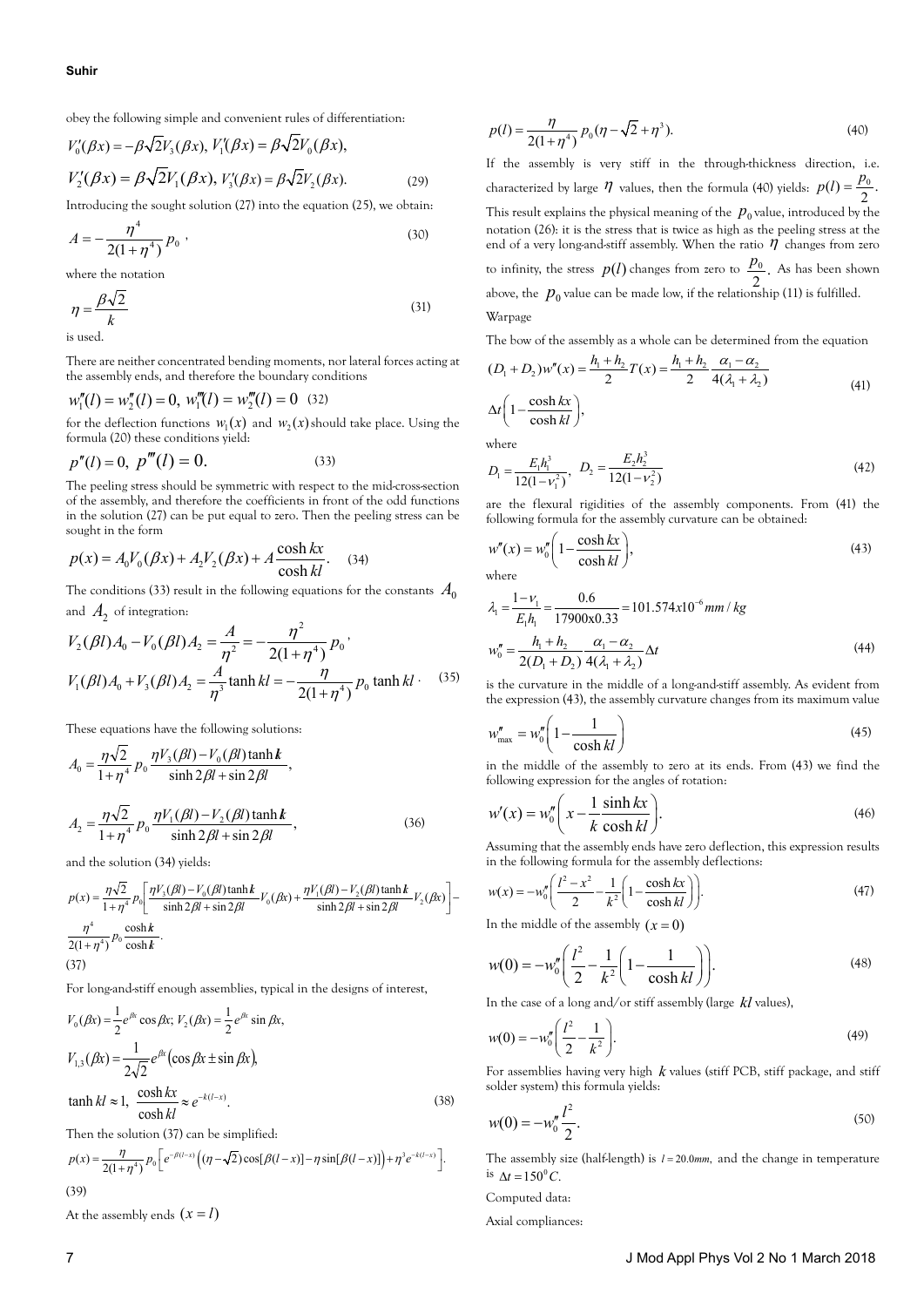**NUMERICAL EXAMPLE**

| Structural element                                  | PCB                        | Package                        | BGA                  | CGA                          |
|-----------------------------------------------------|----------------------------|--------------------------------|----------------------|------------------------------|
| Element#                                            | 1                          | 2                              | 0                    | 0                            |
| CTE $(1$ <sup>o</sup> C)                            | $15 \times 10^{6}$         | $10 \times 10^{6}$             | X                    | X                            |
| Young's Modulus (E,<br>$Kg/mm^2$                    | 17900                      | 10300                          | 5510                 | 5510                         |
| Poisson's ratio (V)                                 | 0.4                        | 0.35                           | 0.35                 | 0.35                         |
| Thickness/height (h,<br>mm)                         | 0.33                       | 0.7                            | 0.6                  | 2.2                          |
| Shear modulus (G,<br>Kg/mm                          | 6393                       | 3815                           | 2040.7               | 2040.7                       |
| Axial compliance (II)<br>mm/Kg                      | 101.574 x<br>$10^{6}$      | $90.153 \text{ x}$<br>$10^{6}$ | X                    | X                            |
| Interfacial<br>compliance $(K, \text{mm}^3)$<br>Kg) | 17.206x<br>10 <sup>6</sup> | 61.162x<br>$10^{6}$            | 294.017x<br>$10^{6}$ | 1078.061x<br>10 <sup>6</sup> |

PCB:

$$
\lambda_1 = \frac{1 - v_1}{E_1 h_1} = \frac{0.6}{17900 \times 0.33} = 101.574 \times 10^{-6} \, \text{mm} / \, \text{kg}
$$

Package:

$$
\lambda_2 = \frac{1 - v_2}{E_2 h_2} = \frac{0.65}{10300 \times 0.70} = 90.153 \times 10^{-6} \, \text{mm} \, / \, \text{kg}
$$

Interfacial compliances:

PCB:

$$
\kappa_1 = \frac{h_1}{3G_1} = \frac{0.33}{3x6393} = 17.206x10^{-6} \, \text{mm}^3 / \, \text{kg}
$$

Package:

$$
\kappa_2 = \frac{h_2}{3G_2} = \frac{0.7}{3x3815} = 61.162x10^{-6} \, \text{mm}^3 / \, \text{kg}
$$

BGA system:

$$
\kappa_0 = \frac{h_0}{G_0} = \frac{0.6}{2040.7} = 294.017 \times 10^{-6} \, \text{mm}^3 / \, \text{kg}
$$

CGA system:

$$
\kappa_0 = \frac{h_0}{G_0} = \frac{2.2}{2040.7} = 1078.0614 \times 10^{-6} \, \text{mm}^3 / \, \text{kg}
$$

Total interfacial compliance:

with the BGA system:

$$
\kappa = \kappa_0 + \kappa_1 + \kappa_2 = 294.017 \times 10^{-6} + 17.206 \times 10^{-6} + 61.162 \times 10^{-6} = 372.385 \times 10^{-6} \text{ mm}^3 / \text{ kg}
$$

with CGA system:

$$
\kappa = \kappa_0 + \kappa_1 + \kappa_2 = 1078.0614x10^{-6} + 17.206x10^{-6} + 61.162x10^{-6} = 1156.429x10^{-6} mm^3 / kg
$$

Parameter of the interfacial shearing stress:

with the BGA system:

$$
k = \sqrt{\frac{\lambda_1 + \lambda_2}{\kappa}} = \sqrt{\frac{191.727 \times 10^{-6}}{372.385 \times 10^{-6}}} = 0.7175 \text{mm}^{-1}
$$

with the CGA system:

$$
k = \sqrt{\frac{\lambda_1 + \lambda_2}{\kappa}} = \sqrt{\frac{191.727 \times 10^{-6}}{1156.429 \times 10^{-6}}} = 0.4072 \text{mm}^{-1}
$$

Product  $k$ *l* is  $k$  = 0.7175x20 = 14.350 for the BGA design and is

 $kl = 0.4072x20 = 8.1440$  for the CGA design. In either case it is significant, so that the assembly can be treated as a long one.

Thermal force in the mid-cross-sections of the assembly:

$$
T = \frac{\alpha_1 - \alpha_2}{\lambda_1 + \lambda_2} \Delta t = \frac{5x10^{-6}}{191.727x10^{-6}} 150 = 3.912 \text{kg / mm}
$$

Maximum interfacial shearing stress (at the assembly ends):

with the BGA system:  

$$
\tau(l) = -kT = -0.7175x
$$

$$
(l) = -kT = -0.7175x3.912 = -2.8069kg / mm2
$$

with the CGA system:

$$
\tau(l) = -kT = -0.4072x3.912 = -1.5930kg / mm^{2}
$$

Axial compliance related parameters:

$$
\varepsilon = \frac{\lambda_1 h_2 - \lambda_2 h_1}{h_1 h_2} = \frac{101.574 \times 10^{-6} \times 0.70 - 90.153 \times 10^{-6} \times 0.33}{0.33 \times 0.70}
$$
  
= 179.0100 $\times 10^{-6}$  kg<sup>-1</sup>

$$
\delta = \frac{\lambda_1 h_2^2 + \lambda_2 h_1^2}{h_1^2 h_2^2} = \frac{101.574x0.49 + 90.153x0.1089}{0.05336} 10^{-6}
$$

$$
= 1116.7347x10^{-6} kg^{-1}mm^{-1}
$$

The doubled interfacial peeling stress at the end of a stiff assembly

$$
p_0 = \frac{\varepsilon \alpha_1 - \alpha_2}{\delta} \Delta t = \frac{179.0100 \times 10^{-6}}{1116.7347 \times 10^{-6}} \times \frac{5 \times 10^{-6}}{372.385 \times 10^{-6}}
$$
  
150 = 0.3228kg / mm<sup>2</sup>

in the case of the BGA solder and is

$$
p_0 = \frac{\varepsilon \alpha_1 - \alpha_2}{\delta} \Delta t = \frac{179.0100 \times 10^{-6}}{1116.7347 \times 10^{-6}} \times \frac{5 \times 10^{-6}}{1156.429 \times 10^{-6}} 150 = 0.0416 kg / mm^2
$$

in the case of the CGA solder.

The interfacial through-thickness spring constant is

$$
K = \frac{1}{\frac{1 - v_1}{3E_1}h_1 + \frac{1 - v_2}{3E_2}h_2 + \frac{1 - v_0}{E_0}h_0} = \frac{1}{\frac{0.6}{3x17900}0.33 + \frac{0.65}{3x10300}0.7 + \frac{0.65}{5510.0}0.6} = \frac{1}{3.6872 \times 10^{-6} + 14.7249 \times 10^{-6} + 70.7804 \times 10^{-6}} = 11211.7 \text{kg } / \text{mm}
$$

with the BGA solders and

$$
K = \frac{1}{\frac{1 - v_1}{3E_1}h_1 + \frac{1 - v_2}{3E_2}h_2 + \frac{1 - v_0}{E_0}h_0} = \frac{1}{\frac{0.6}{3x17900}0.33 + \frac{0.65}{3x10300}0.7 + \frac{0.65}{5510.0}2.2} = \frac{1}{3.6872x10^{-6} + 14.7249x10^{-6} + 259.5281x10^{-6}} = 3597.9kg / mm
$$

with the CGA solders.

Parameter of the peeling stress

$$
\beta = \sqrt[4]{3K\delta} = \sqrt[4]{3x11211.7x1116.7347x10^{-6}} = 2.4756 \text{mm}^{-1}
$$
  
in the case of the BGA system and

$$
\beta = \sqrt[4]{3K\delta} = \sqrt[4]{3x3597.9x1116.7347x10^{-6}} = 1.8633mm^{-1}
$$
  
in the case of the CGA design.

The ratio of the parameters of the interfacial peeling and the shearing stresses

$$
\eta = \frac{\beta\sqrt{2}}{k} = \frac{2.4756\sqrt{2}}{0.7175} = 4.8795
$$

in the case of a BGA and is

$$
\eta = \frac{\beta\sqrt{2}}{k} = \frac{2.4756\sqrt{2}}{0.7175} = 4.8795
$$

in the case of a CGA .